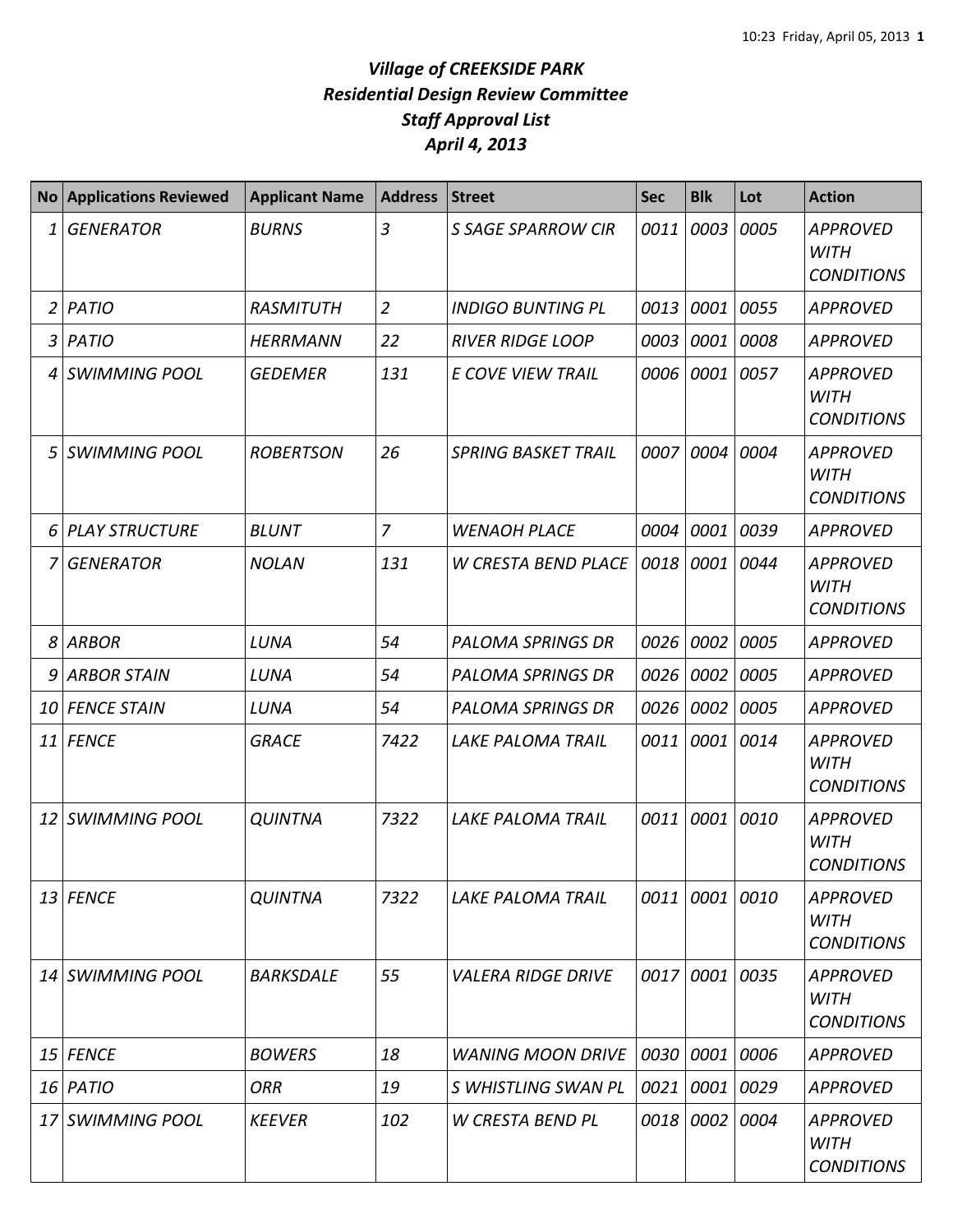| <b>No</b> | <b>Applications Reviewed</b> | <b>Applicant Name</b> | <b>Address</b> | <b>Street</b>                          | <b>Sec</b> | <b>Blk</b>     | Lot  | <b>Action</b>                                       |
|-----------|------------------------------|-----------------------|----------------|----------------------------------------|------------|----------------|------|-----------------------------------------------------|
| 18        | <b>PLAY STRUCTURE</b>        | <b>SELLES</b>         | 6              | PLEASANT POINT PL                      | 0008       | 0001           | 0051 | <b>APPROVED</b>                                     |
| 19        | <b>SCREEN PORCH</b>          | <b>ROSENQUIST</b>     | 22             | <b>FREESTONE STREAM PL</b>             | 0015       | 0005           | 0008 | <b>APPROVED</b>                                     |
| 20        | <b>PATIO COVER</b>           | <b>TUCKER</b>         | 11             | <b>S SAGE SPARROW CIR</b>              | 0011       | 0003           | 0007 | <b>APPROVED</b><br><b>WITH</b><br><b>CONDITIONS</b> |
| 21        | <b>FIRE PIT</b>              | <b>FRANZONI</b>       | 74             | <b>S FREEMONT RIDGE</b>                | 0023       | 0001           | 0006 | <b>APPROVED</b><br><b>WITH</b><br><b>CONDITIONS</b> |
| 22        | <b>FOUNTAIN</b>              | <b>FRANZONI</b>       | 74             | <b>S FREEMONT RIDGE</b>                | 0023       | 0001           | 0006 | <b>APPROVED</b><br><b>WITH</b><br><b>CONDITIONS</b> |
| 23        | <b>PLAY STRUCTURE</b>        | <b>FRANZONI</b>       | 74             | <b>S FREEMONT RIDGE</b>                | 0023       | 0001           | 0006 | <b>APPROVED</b>                                     |
| 24        | <b>COLOR CHANGE</b>          | <b>FRANZONI</b>       | 74             | <b>S FREEMONT RIDGE</b>                | 0023       | 0001           | 0006 | <b>APPROVED</b>                                     |
| 25        | <b>PLAY STRUCTURE</b>        | <b>READ</b>           | 46             | S VICTORIANA CIRCLE                    | 0007       | 0003           | 0007 | <b>APPROVED</b>                                     |
| 25        | <b>SWIMMING POOL</b>         | <b>MEDINA</b>         | 51             | <b>WANING MOON DR</b>                  | 0015       | 0005           | 0003 | <b>APPROVED</b><br><b>WITH</b><br><b>CONDITIONS</b> |
| 26        | <b>STORAGE SHED</b>          | <b>GEDEMER</b>        | 131            | <b>E COVE VIEW TRAIL</b>               | 0006       | 0001           | 0057 | <b>APPROVED</b><br><b>WITH</b><br><b>CONDITIONS</b> |
| 27        | <b>STORAGE SHED</b>          | <b>LINK</b>           | $\overline{7}$ | <b>VERDIN PLACE</b>                    | 0013       | 0001           | 0032 | <b>APPROVED</b><br><b>WITH</b><br><b>CONDITIONS</b> |
|           | 28 PERGOLA                   | <b>RYAN</b>           | 50             | MOHAWK PATH PLACE   0006   0002   0004 |            |                |      | <b>APPROVED</b><br><b>WITH</b><br><b>CONDITIONS</b> |
|           | 29 PATIO                     | <b>RYAN</b>           | 50             | <b>MOHAWK PATH PLACE</b>               |            | 0006 0002 0004 |      | <b>APPROVED</b>                                     |
|           | 30 SWIMMING POOL             | <b>CARLOS</b>         | 51             | <b>WHISTLING SWAN PL</b>               |            | 0021 0002 0013 |      | <b>APPROVED</b><br><b>WITH</b><br><b>CONDITIONS</b> |
| 31        | PERGOLA                      | <b>CARLOS</b>         | 51             | <b>WHISTLING SWAN PL</b>               | 0021       | 0002 0013      |      | <b>APPROVED</b><br><b>WITH</b><br><b>CONDITIONS</b> |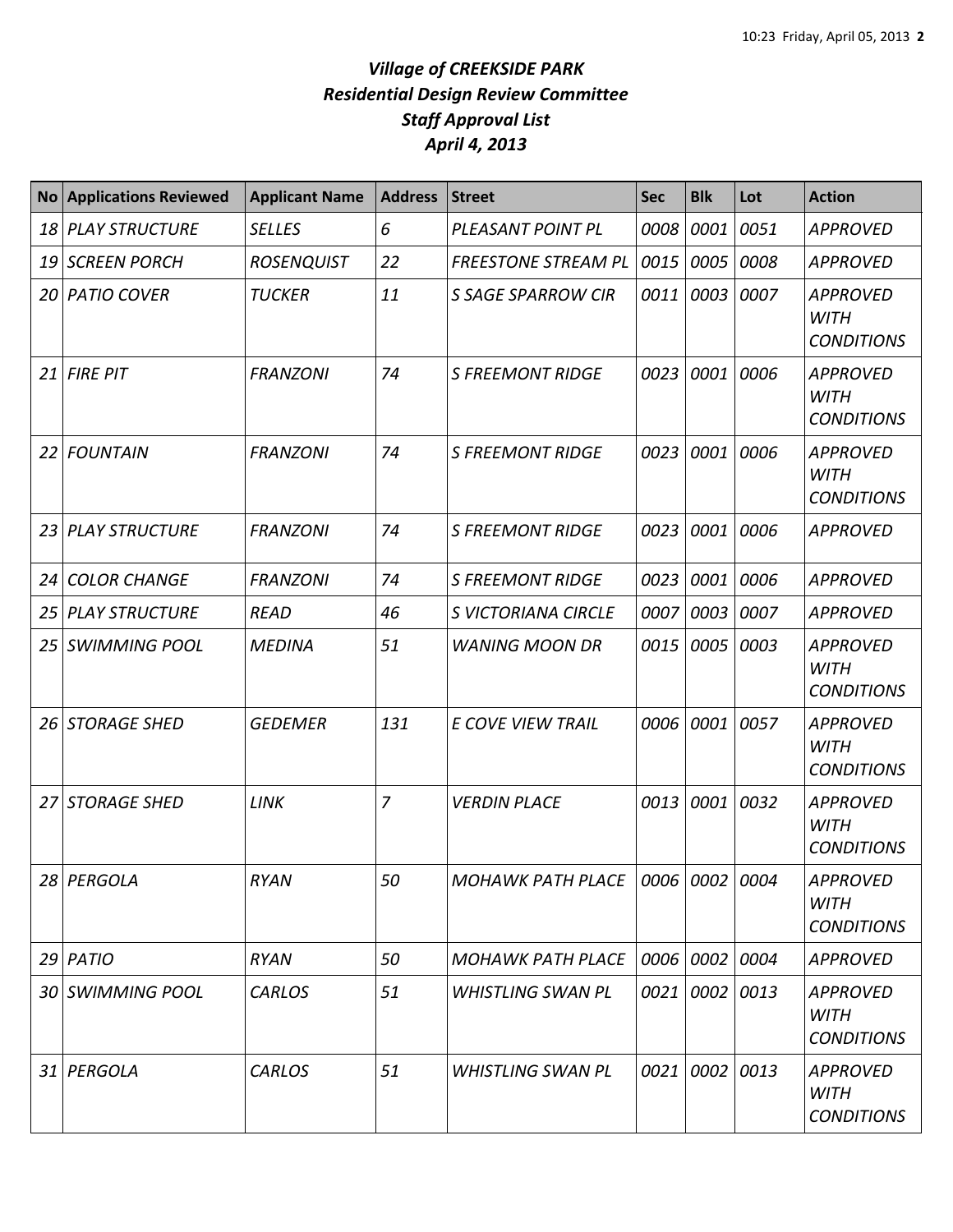| <b>No</b> | <b>Applications Reviewed</b> | <b>Applicant Name</b> | <b>Address</b> | <b>Street</b>              | <b>Sec</b> | <b>Blk</b>     | Lot   | <b>Action</b>                                       |
|-----------|------------------------------|-----------------------|----------------|----------------------------|------------|----------------|-------|-----------------------------------------------------|
|           | 32 FIRE BOWLS                | <b>HENDERSON</b>      | 50             | <b>CRESTA BEND PLACE</b>   | 0018       | 0001           | 0063  | <b>APPROVED</b><br><b>WITH</b><br><b>CONDITIONS</b> |
|           | 33 SUMMER KITCHEN            | <b>HENDERSON</b>      | 50             | <b>CRESTA BEND PLACE</b>   | 0018       | 0001           | 0063  | <b>APPROVED</b><br><b>WITH</b><br><b>CONDITIONS</b> |
| 34 I      | <b>GENERATOR</b>             | <b>BRESLIN</b>        | 50             | S VICTORIANA CIRCLE        | 0007       | 0003           | 0008  | <b>APPROVED</b><br><b>WITH</b><br><b>CONDITIONS</b> |
|           | 35 SWIMMING POOL             | <b>RAMOS</b>          | 43             | <b>FURY RANCH PLACE</b>    | 0024       | 0001           | 0044  | <b>APPROVED</b><br><b>WITH</b><br><b>CONDITIONS</b> |
| 36 I      | <b>SWIMMING POOL</b>         | <b>NADER</b>          | 18             | <b>SHADED ARBOR DRIVE</b>  | 0027       | 0001           | 0067  | <b>APPROVED</b><br><b>WITH</b><br><b>CONDITIONS</b> |
|           | 37 PLAY STRUCTURE            | <b>URQUIZA</b>        | 39             | <b>N BEECH SPRINGS CIR</b> | 0010       | 0001           | 0033  | <b>APPROVED</b><br><b>WITH</b><br><b>CONDITIONS</b> |
| 38        | <b>TREE REMOVAL</b>          | <b>HJORTH</b>         | 14             | <b>LANGSTONE PALCE</b>     | 0009       | 0002           | 0004  | <b>APPROVED</b>                                     |
| 39 I      | <b>COLOR CHANGE</b>          | <b>MARES</b>          | 115            | <b>W ARBOR CAMP CIR</b>    | 0004       | 0001 0060      |       | <b>APPROVED</b>                                     |
| 40        | <b>GARAGE DOOR</b>           | <b>RENO</b>           | 6              | <b>VALERA RIDGE DRIVE</b>  | 0017       | 0001 0020      |       | <b>APPROVED</b>                                     |
| 41        | <b>COLOR CHANGE</b>          | <b>RENO</b>           | 6              | <b>VALERA RIDGE DRIVE</b>  | 0017       | 0001           | 0020  | <b>APPROVED</b>                                     |
| 42        | <b>GENERATOR</b>             | <b>PETERSON</b>       | 151            | W HULLWOOD CT              | 0002       | 0001           | 0012R | <b>APPROVED</b><br><b>WITH</b><br><b>CONDITIONS</b> |
| 431       | <b>TREE REMOVAL</b>          | <b>BLACKFORD</b>      |                |                            |            |                |       |                                                     |
|           | 44 SWIMMING POOL             | <b>HOFFERKAMP</b>     | 23             | <b>MOSAIC POINT PLACE</b>  |            | 0006 0001 0018 |       | <b>APPROVED</b><br><b>WITH</b><br><b>CONDITIONS</b> |
|           | 45   PATIO COVER             | HOFFERKAMP            | 23             | <b>MOSAIC POINT PLACE</b>  | 0006       | 0001 0018      |       | <b>APPROVED</b><br><b>WITH</b><br><b>CONDITIONS</b> |
|           | $46$ FIRE PIT                | <b>HOFFERKAMP</b>     | 23             | <b>MOSAIC POINT PLACE</b>  |            | 0006 0001 0018 |       | <b>APPROVED</b><br><b>WITH</b><br><b>CONDITIONS</b> |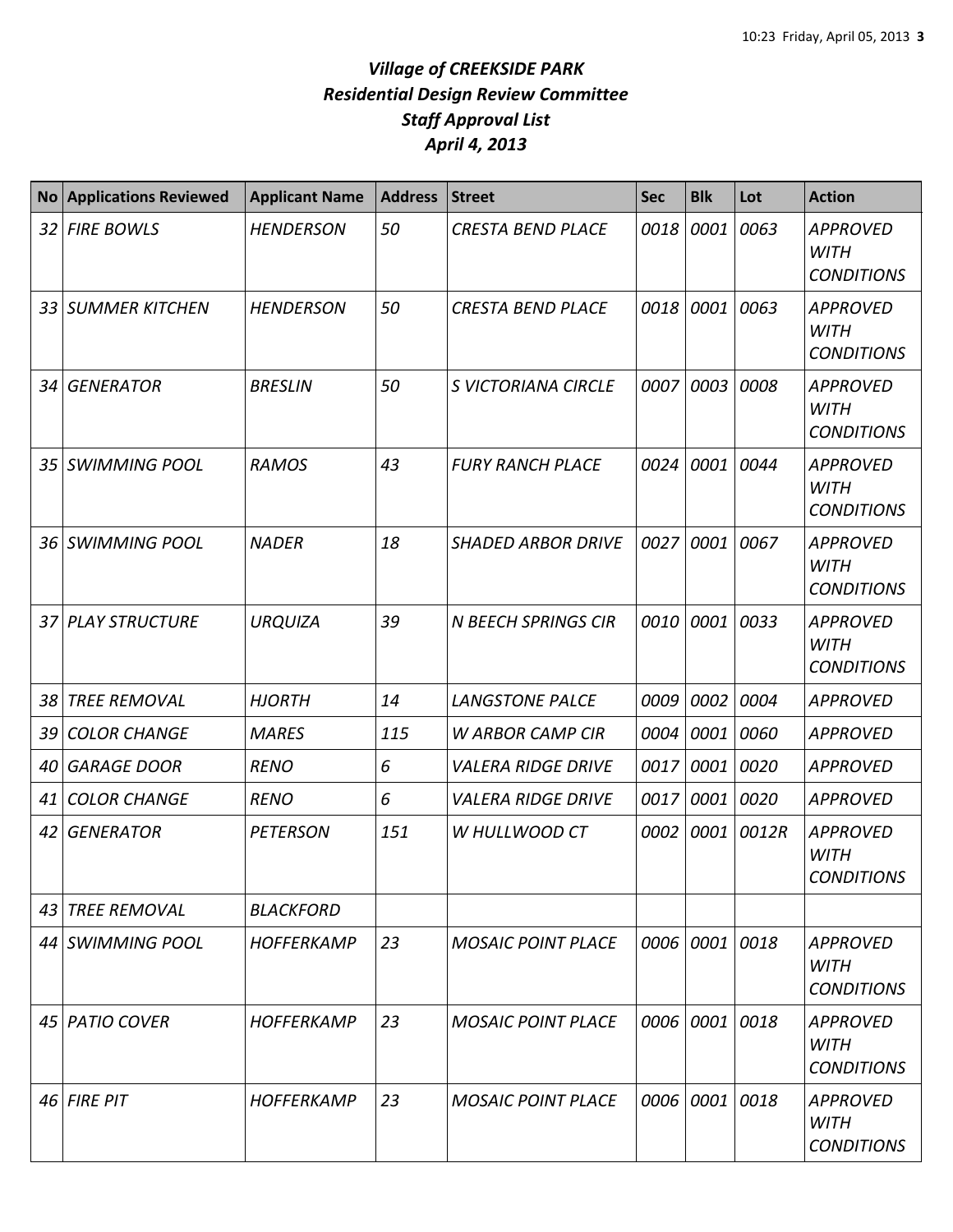| <b>No</b> | <b>Applications Reviewed</b> | <b>Applicant Name</b> | <b>Address</b> | <b>Street</b>             | <b>Sec</b> | <b>Blk</b>     | Lot  | <b>Action</b>                                       |
|-----------|------------------------------|-----------------------|----------------|---------------------------|------------|----------------|------|-----------------------------------------------------|
|           | 47 SUMMER KITCHEN            | <b>HOFFERKAMP</b>     | 23             | <b>MOSAIC POINT PLACE</b> | 0006       | 0001           | 0018 | <b>APPROVED</b><br><b>WITH</b><br><b>CONDITIONS</b> |
|           | 48 SWIMMING POOL             | <b>BLAKE</b>          | 22             | <b>MOHAWK PATH PLACE</b>  |            | 0006 0001      | 0091 | <b>APPROVED</b><br><b>WITH</b><br><b>CONDITIONS</b> |
|           | 49 SWIMMING POOL             | <b>SCHWERTNER</b>     | 139            | <b>W CRYSTAL CANYON</b>   | 0001       | 0001           | 0068 | <b>APPROVED</b><br><b>WITH</b><br><b>CONDITIONS</b> |
|           | 50 FENCE                     | <b>SCHWERTNER</b>     | 139            | <b>W CRYSTAL CANYON</b>   | 0001       | 0001           | 0068 | <b>APPROVED</b><br><b>WITH</b><br><b>CONDITIONS</b> |
|           | 51 PLAY STRUCTURE            | <b>RYAN</b>           | 50             | <b>MOHAWK PATH TRAIL</b>  | 0006       | 0002           | 0004 | <b>APPROVED</b>                                     |
|           | 52 SUMMER KITCHEN            | <b>BARRON</b>         | 3              | <b>RICEGRASS PLACE</b>    | 0010       | 0001           | 0030 | <b>APPROVED</b><br><b>WITH</b><br><b>CONDITIONS</b> |
|           | 53 PAVING                    | <b>BARRON</b>         | $\overline{3}$ | <b>RICEGRASS PLACE</b>    | 0010       | 0001           | 0030 | <b>APPROVED</b>                                     |
|           | 54 GENERATOR                 | <b>MORENO</b>         | 10             | <b>SAGE SPARROW COURT</b> | 0011       | 0003           | 0034 | <b>APPROVED</b><br><b>WITH</b><br><b>CONDITIONS</b> |
|           | 55   PERGOAL                 | <b>OLEARY</b>         | 6              | <b>RICEGRASS PLACE</b>    | 0010       | 0001           | 0016 | <b>APPROVED</b><br><b>WITH</b><br><b>CONDITIONS</b> |
|           | 56 SWIMMING POOL             | <b>ZEGUN</b>          | 59             | <b>S FREEMONT RIDGE</b>   | 0023       | 0002           | 0004 | <b>APPROVED</b><br><b>WITH</b><br><b>CONDITIONS</b> |
|           | 57 ARBOR                     | <b>ZEGUN</b>          | 59             | <b>S FREEMONT RIDGE</b>   |            | 0023 0002 0004 |      | <b>APPROVED</b>                                     |
|           | 58 SWIMMING POOL             | <b>MAHONEY</b>        | $\overline{2}$ | <b>SAGE SPARROW CT</b>    |            | 0011 0003 0036 |      | <b>APPROVED</b><br><b>WITH</b><br><b>CONDITIONS</b> |
|           | 59 PERGOLA                   | <b>MAHONEY</b>        | $\overline{2}$ | <b>SAGE SPARROW CT</b>    |            | 0011 0003 0036 |      | <b>APPROVED</b><br><b>WITH</b><br><b>CONDITIONS</b> |
|           | 60 SWIMMING POOL             | <b>BECKER</b>         | 83             | <b>S FREEMONT RIDGE</b>   |            | 0023 0002 0001 |      | <b>APPROVED</b><br><b>WITH</b><br><b>CONDITIONS</b> |